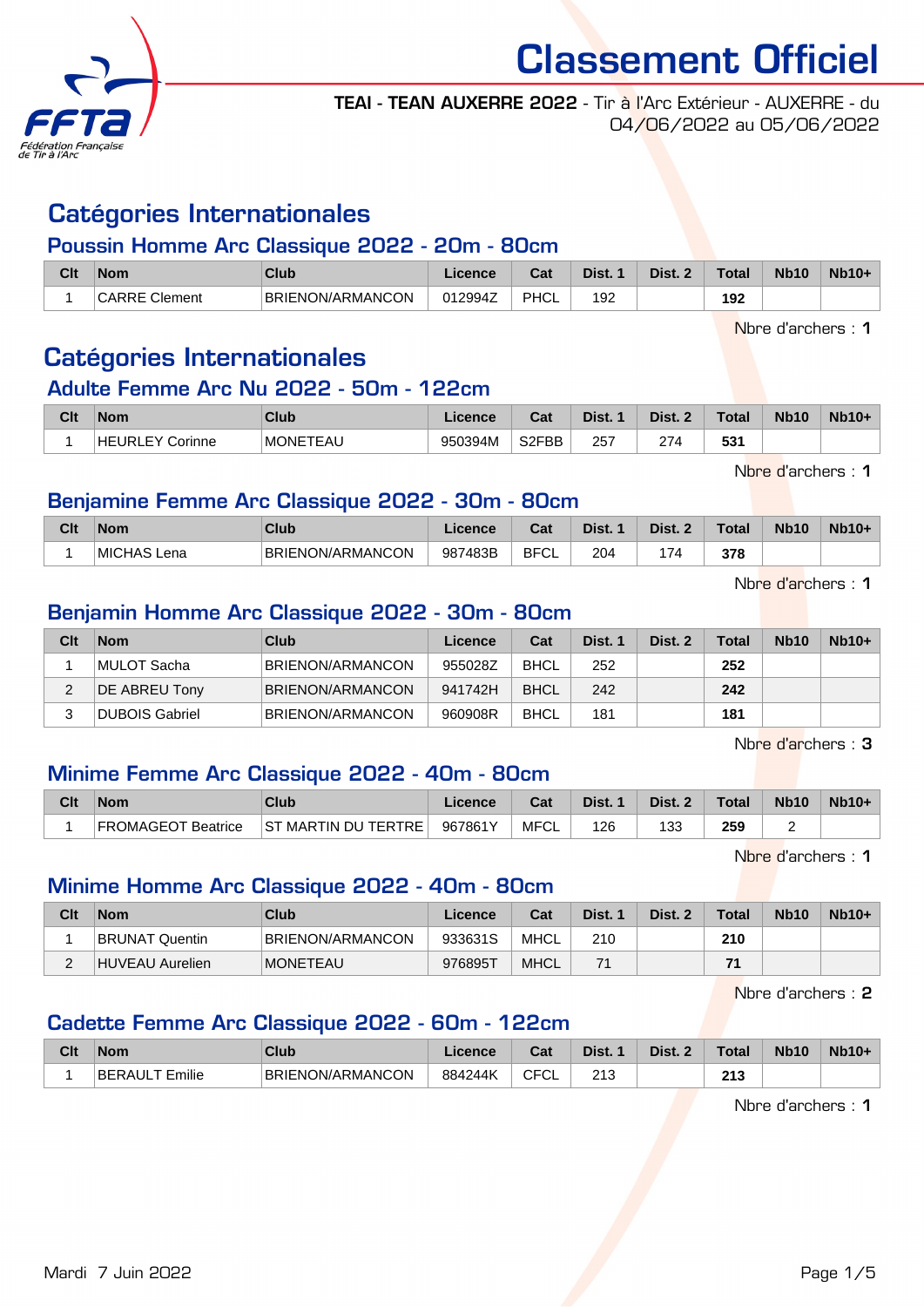

#### TEAI - TEAN AUXERRE 2022 - Tir à l'Arc Extérieur - AUXERRE - du 04/06/2022 au 05/06/2022

#### Junior Femme Arc Classique 2022 - 70m - 122cm

| Clt | <b>Nom</b>      | Club               | Licence | <b>Cost</b><br>val | Dist. | Dist.                                      | <b>Total</b> | <b>Nb10</b> | <b>Nb10+</b> |
|-----|-----------------|--------------------|---------|--------------------|-------|--------------------------------------------|--------------|-------------|--------------|
|     | _AMBERT Celenie | <b>TONNERRE AS</b> | 863455N | <b>JFCL</b>        | 25C   | 223<br>the contract of the contract of the | 473          |             |              |

Nbre d'archers : 1

#### Senior 1 Homme Arc Classique 2022 - 70m - 122cm

| Clt | <b>Nom</b>                 | Club             | ence:   | $R_{\alpha}$<br>ual     | <b>Dist.</b> | Dist. | Total       | <b>Nb10</b> | <b>Nb10-</b> |
|-----|----------------------------|------------------|---------|-------------------------|--------------|-------|-------------|-------------|--------------|
|     | <b>PERRIN</b><br>' Mathieu | BRIENON/ARMANCON | 760045L | $S$ <sub>1</sub> $\cup$ | 267<br>__    | 244   | 544<br>ູ ບຸ | s.          | -<br>-       |

Nbre d'archers : 1

#### Cadet Homme Arc à Poulies 2022 - 50m - 80cm

| Clt | <b>Nom</b>  | Club        | <b>Licence</b> | Col<br>val | Dist. | Dist.<br>$\sim$ | Total | <b>Nb10</b> | <b>Nb10+</b> |
|-----|-------------|-------------|----------------|------------|-------|-----------------|-------|-------------|--------------|
|     | LEBEAU Theo | TONNERRE AS | 872967C        | снсс       | 299   | 319             | 618   | 20          |              |

Nbre d'archers : 1

#### Junior Homme Arc à Poulies 2022 - 50m - 80cm

| Clt | <b>Nom</b>                 | <b>Club</b>      | Licence | <b>That</b><br>ખ્વા | Dist. | Dist. | Total | <b>Nb10</b>     | <b>Nb10+</b> |
|-----|----------------------------|------------------|---------|---------------------|-------|-------|-------|-----------------|--------------|
|     | <b>VINCENT!</b><br>MickaEl | : 1EP<br>AUXERRE | 802895M | <b>JHCO</b>         | 323   | 326   | 649   | n.<br><u>. </u> |              |

Nbre d'archers : 1

#### Senior 1 Homme Arc à Poulies 2022 - 50m - 80cm

| Clt | <b>Nom</b>                | Club             | Licence | Cat                | Dist. 1 | Dist. 2 | Total | <b>Nb10</b> | $Nb10+$ |
|-----|---------------------------|------------------|---------|--------------------|---------|---------|-------|-------------|---------|
|     | <b>FAUCONNIER Joffrey</b> | POURRAIN         | 597842D | S <sub>1</sub> HCO | 332     | 321     | 653   | 24          |         |
| -   | SIMON Alexandre           | BRIENON/ARMANCON | 830374F | S <sub>1</sub> HCO | 313     | 326     | 639   | 23          |         |

Nbre d'archers : 2

#### Senior 2 Femme Arc à Poulies 2022 - 50m - 80cm

| Clt | <b>Nom</b>        | Club        | Licence | Cat                | Dist. 1 | Dist. 2 | <b>Total</b> | <b>Nb10</b> | $Nb10+$ |
|-----|-------------------|-------------|---------|--------------------|---------|---------|--------------|-------------|---------|
|     | POULAIN Geraldine | <b>SENS</b> | 007432D | S <sub>2</sub> FCO | 281     | 295     | 576          |             |         |
| -   | GUITTON Aurore    | POURRAIN    | 853058M | S <sub>2</sub> FCO | 271     | 250     | 521          |             |         |

Nbre d'archers : 2

#### Senior 2 Homme Arc à Poulies 2022 - 50m - 80cm

| Clt | <b>Nom</b>                              | Club             | Licence | $R_{\alpha}$<br>va. | Dist. | Dist. | Total | <b>Nb10</b>    | $Nb10+$ |
|-----|-----------------------------------------|------------------|---------|---------------------|-------|-------|-------|----------------|---------|
|     | <b>GILBERT</b><br><sup>-</sup> Stephane | BRIENON/ARMANCON | 384245H | S <sub>2</sub> HCO  | 314   | 319   | 633   | o.<br><u>.</u> |         |

Nbre d'archers : 1

#### Senior 3 Homme Arc à Poulies 2022 - 50m - 80cm

| Clt | <b>Nom</b>     | Club               | Licence | Cat   | Dist. | Dist. 2 | Total | <b>Nb10</b>  | $Nb10+$           |
|-----|----------------|--------------------|---------|-------|-------|---------|-------|--------------|-------------------|
|     | LEJAY<br>Jacky | <b>TONNERRE AS</b> | 640737D | S3HCO | 337   | 337     | 674   | $\sim$<br>ັັ | $\sqrt{2}$<br>ں ו |

Nbre d'archers : 1

## Catégories Nationales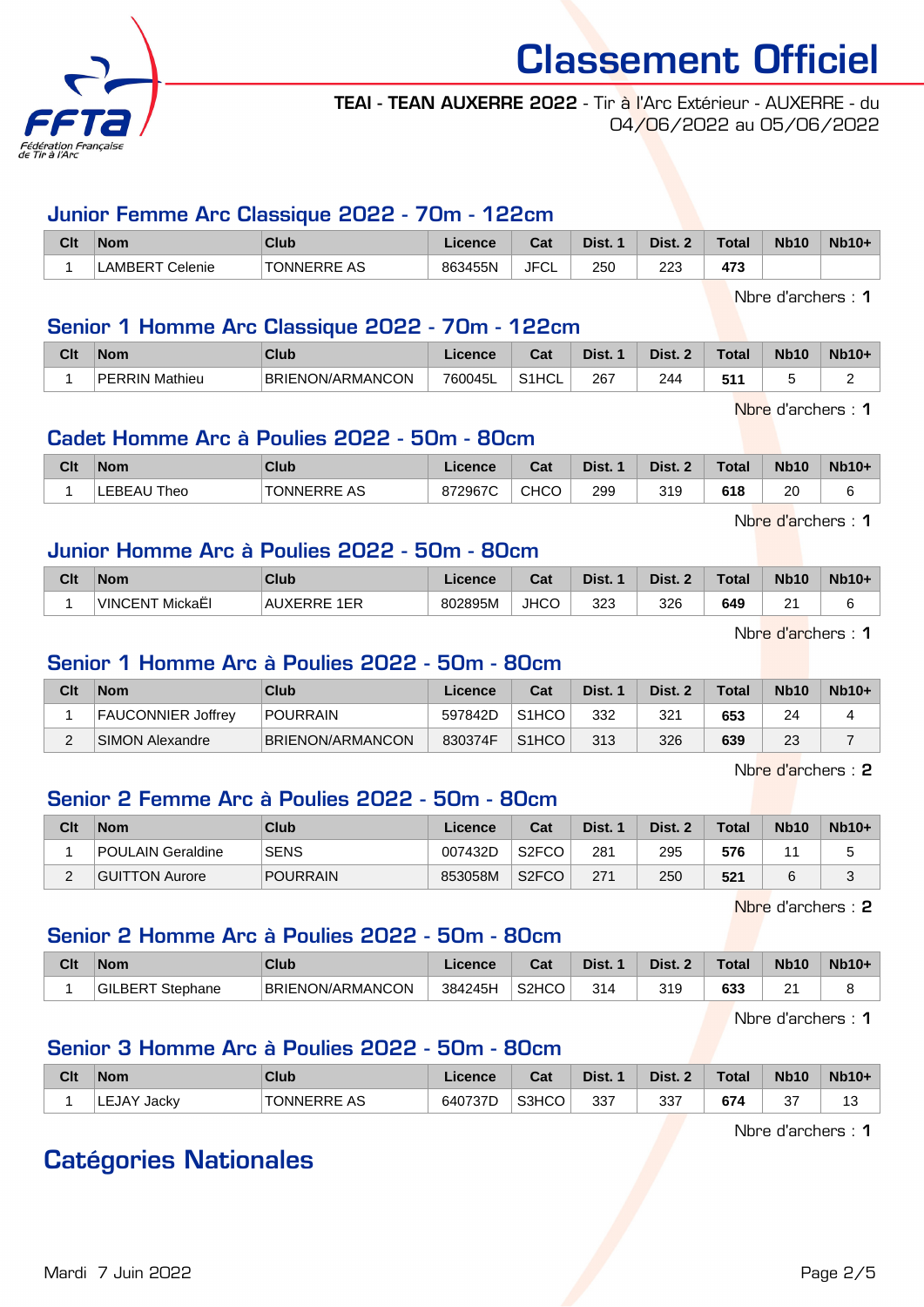

#### TEAI - TEAN AUXERRE 2022 - Tir à l'Arc Extérieur - AUXERRE - du 04/06/2022 au 05/06/2022

#### Benjamin Homme Arc Classique 2022 - 20m - 80cm

| Clt | <b>Nom</b>            | Club                    | Licence | Cat         | Dist. 1 | Dist. 2 | <b>Total</b> | <b>Nb10</b> | $Nb10+$ |
|-----|-----------------------|-------------------------|---------|-------------|---------|---------|--------------|-------------|---------|
|     | MIGLIORINI Mark       | LES CADETS<br>D'AUXERRE | 972206W | <b>BHCL</b> | 272     | 298     | 570          | 12          | 4       |
| 2   | GONDY Alec            | <b>AUXERRE 1ER</b>      | 964283J | <b>BHCL</b> | 283     | 279     | 562          | 10          | 2       |
| 3   | LEYRAT Ezio           | <b>BRIENON/ARMANCON</b> | 993624B | <b>BHCL</b> | 256     | 254     | 510          | 5           |         |
| 4   | <b>THIBAULT Sasha</b> | <b>MONETEAU</b>         | 019262M | <b>BHCL</b> | 254     | 216     | 470          | 2           |         |

Nbre d'archers : 4

#### Minime Femme Arc Classique 2022 - 30m - 80cm

| Clt | <b>Nom</b>                | Club                    | Licence | Cat         | Dist. 1 | Dist. 2 | Total | <b>Nb10</b> | $Nb10+$ |
|-----|---------------------------|-------------------------|---------|-------------|---------|---------|-------|-------------|---------|
|     | GHALIFA LIGOUREL<br>Farah | <b>BRIENON/ARMANCON</b> | 024146W | MFCL        | 242     | 228     | 470   |             |         |
|     | <b>JARDILLIER Dorine</b>  | <b>MONETEAU</b>         | 024996V | <b>MFCL</b> | 246     | 215     | 461   |             |         |

Nbre d'archers : 2

#### Cadette Femme Arc Classique 2022 - 50m - 122cm

| Clt | <b>Nom</b>    | Club             | Licence | Cat         | Dist. | Dist. 2 | <b>Total</b> | <b>Nb10</b> | $Nb10+$ |
|-----|---------------|------------------|---------|-------------|-------|---------|--------------|-------------|---------|
|     | RESSE Leonie  | SAINT FARGEAU    | 899942Y | CFCL        | 263   | 249     | 512          |             |         |
|     | CHERAMY Yzoen | BRIENON/ARMANCON | 910624J | <b>CFCL</b> | 186   |         | 186          |             |         |

Nbre d'archers : 2

#### Cadet Homme Arc Classique 2022 - 50m - 122cm

| Clt | <b>Nom</b>                         | Club               | Licence | Cat         | Dist. 1 | Dist. 2 | <b>Total</b> | <b>Nb10</b> | $Nb10+$ |
|-----|------------------------------------|--------------------|---------|-------------|---------|---------|--------------|-------------|---------|
|     | <b>RESSE Yoan</b>                  | 'SAINT FARGEAU     | 828266P | <b>CHCL</b> | 231     | 239     | 470          |             |         |
| ◠   | <b>CHAVOTIER GADANT</b><br>Clement | <b>POURRAIN</b>    | 021870X | <b>CHCL</b> | 218     | 203     | 421          |             |         |
| 3   | DANGUY Cyprien                     | <b>AUXERRE 1ER</b> | 987624E | <b>CHCL</b> | 38      | 28      | 66           |             |         |

Nbre d'archers : 3

#### Junior Femme Arc Classique 2022 - 50m - 122cm

| Clt | <b>Nom</b>        | Club                    | Licence | Cat         | Dist. 1 | Dist. 2 | Total | <b>Nb10</b> | $Nb10+$ |
|-----|-------------------|-------------------------|---------|-------------|---------|---------|-------|-------------|---------|
|     | LEVISTE Alexandra | LES CADETS<br>D'AUXERRE | 796020P | <b>JFCL</b> | 292     | 298     | 590   |             |         |

Nbre d'archers : 1

#### Senior 1 Femme Arc Classique 2022 - 50m - 122cm

| Clt | <b>Nom</b>                        | <b>Club</b>                  | Licence                            | <b>Cost</b><br>⊍aι                       | Dist. | Nict | Total | <b>Nb10</b> | <b>Nb10+</b> |
|-----|-----------------------------------|------------------------------|------------------------------------|------------------------------------------|-------|------|-------|-------------|--------------|
|     | DD A<br>Clarisse<br>۱n۲<br>. שראי | ON/ARMANCON<br><b>BRIENC</b> | 4798K<br>$\mathcal{D}1\mathcal{L}$ | $\sim$ $\sim$ $\sim$ $\sim$ $\sim$<br>◡∟ | 191   | 110  | 301   |             |              |

Nbre d'archers : 1

#### Senior 2 Femme Arc Classique 2022 - 50m - 122cm

| <b>Clt</b> | <b>Nom</b> | Club | <b>Cence</b> | Cat | Dist. 1 Dist. 2 Total |  | Nb10 Nb10 | Nb10+ |
|------------|------------|------|--------------|-----|-----------------------|--|-----------|-------|
|            |            |      |              |     |                       |  |           |       |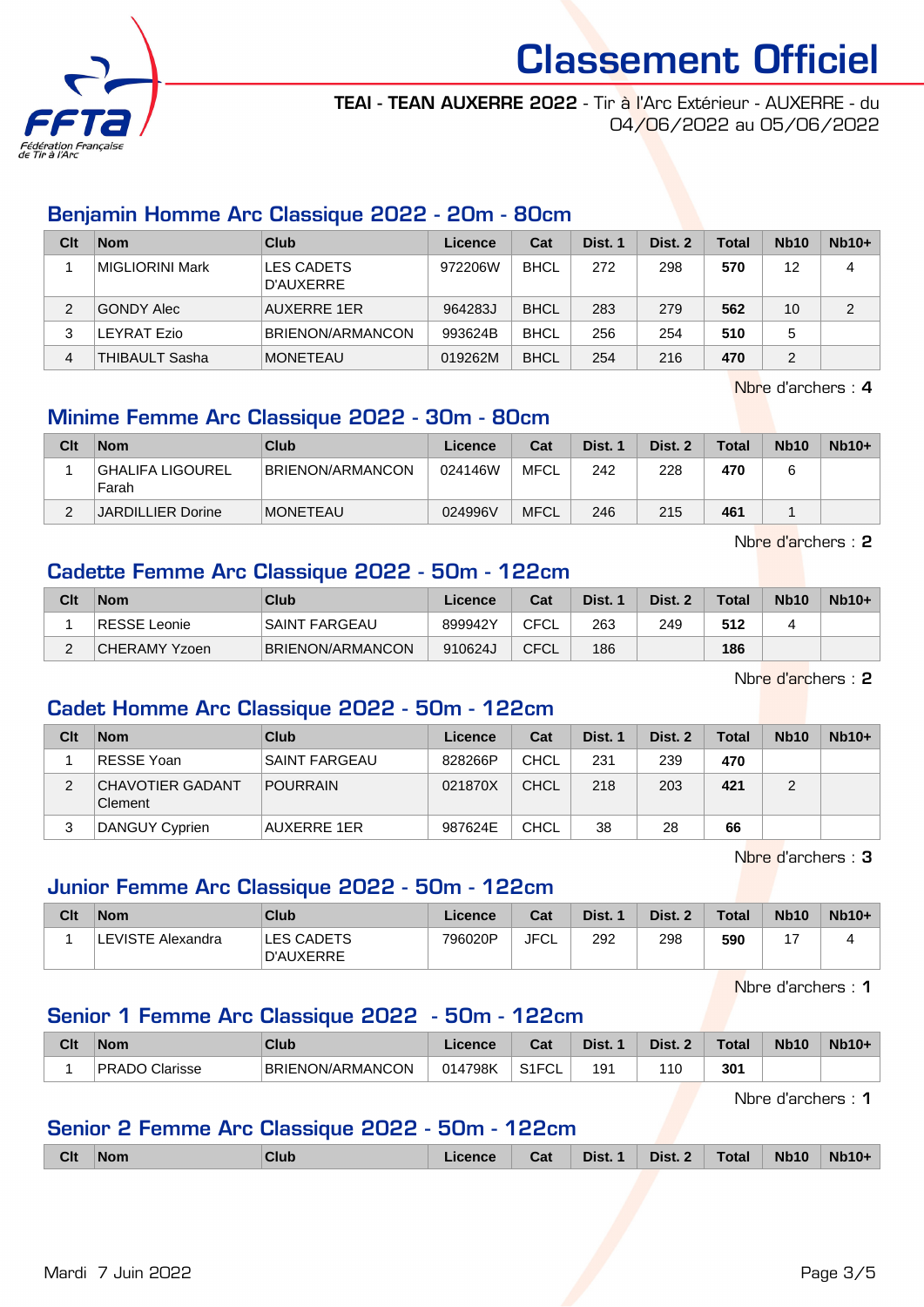

#### TEAI - TEAN AUXERRE 2022 - Tir à l'Arc Extérieur - AUXERRE - du 04/06/2022 au 05/06/2022

#### Senior 2 Femme Arc Classique 2022 - 50m - 122cm (Suite)

| Clt | <b>Nom</b>                        | Club                | Licence | Cat                | Dist. | Dist. 2<br>- 2 | <b>Total</b> | <b>Nb10</b> | $Nb10+$ |
|-----|-----------------------------------|---------------------|---------|--------------------|-------|----------------|--------------|-------------|---------|
|     | <b>BRIDRON Marie</b><br>Dominique | ST MARTIN DU TERTRE | 441146G | S <sub>2</sub> FCL | 297   | 267            | 564          |             |         |

Nbre d'archers : 1

#### Senior 2 Homme Arc Classique 2022 - 50m - 122cm

| Clt | <b>Nom</b>         | Club                 | Licence | <b>Dol</b><br>udl | Dist. | Dist. 2    | <b>Total</b> | <b>Nb10</b> | <b>Nb10+</b> |
|-----|--------------------|----------------------|---------|-------------------|-------|------------|--------------|-------------|--------------|
|     | COTANCE Christophe | <b>SAINT FARGEAU</b> | 649802G | S2HCL             | 305   | つイワ<br>◡⊢∠ | 647          | 19          |              |

Nbre d'archers : 1

#### Senior 3 Homme Arc Classique 2022 - 50m - 122cm

| Clt | <b>Nom</b>        | Club               | Licence | Cat   | Dist. 1 | Dist. 2 | <b>Total</b> | <b>Nb10</b> | $Nb10+$ |
|-----|-------------------|--------------------|---------|-------|---------|---------|--------------|-------------|---------|
|     | CROISSANT Eric    | <b>TONNERRE AS</b> | 717034K | S3HCL | 269     | 287     | 556          |             |         |
| C   | COTANCE Jean Marc | SAINT FARGEAU      | 649801F | S3HCL | 251     | 232     | 483          |             | ◠<br>ت  |
| ົ   | <b>ROYER Luc</b>  | <b>JOIGNY</b>      | 949208Y | S3HCL | 225     | 250     | 475          |             |         |

Nbre d'archers : 3

#### Senior 2 Femme Arc à Poulies 2022 - 50m - 122cm

| Clt | <b>Nom</b>                  | Club            | Licence | Cat                | Dist. | Dist.<br>$\sim$ | Total | <b>Nb10</b>  | <b>Nb10+</b> |
|-----|-----------------------------|-----------------|---------|--------------------|-------|-----------------|-------|--------------|--------------|
|     | GUI<br><b>IITTON Aurore</b> | <b>POURRAIN</b> | 853058M | S <sub>2</sub> FCO | 306   | 299             | 605   | 16<br>$\sim$ |              |

Nbre d'archers : 1

#### Senior 2 Homme Arc à Poulies 2022 - 50m - 122cm

| Clt | <b>Nom</b>      | Club               | Licence | Cat                | Dist. 1 | Dist. 2 | Total | <b>Nb10</b> | $Nb10+$        |
|-----|-----------------|--------------------|---------|--------------------|---------|---------|-------|-------------|----------------|
|     | MEILLIER Fabien | <b>MONETEAU</b>    | 782563M | S <sub>2</sub> HCO | 329     | 326     | 655   | 23          | 5              |
| C   | LEBEAU Stephane | <b>TONNERRE AS</b> | 887617B | S <sub>2</sub> HCO | 325     | 323     | 648   | 26          | $\overline{A}$ |
|     | HUVEAU Michael  | <b>MONETEAU</b>    | 695311Y | S <sub>2</sub> HCO | 321     | 319     | 640   |             |                |

Nbre d'archers : 3

#### Senior 3 Homme Arc à Poulies 2022 - 50m - 122cm

| Clt | <b>Nom</b>           | Club                           | Licence | Cat   | Dist. 1 | Dist. 2 | Total | <b>Nb10</b> | $Nb10+$ |
|-----|----------------------|--------------------------------|---------|-------|---------|---------|-------|-------------|---------|
|     | LEJAY Jacky          | <b>TONNERRE AS</b>             | 640737D | S3HCO | 333     | 338     | 671   | 27          | 9       |
| 2   | MIGLIORINI Dominique | <b>LES CADETS</b><br>D'AUXERRE | 366488G | S3HCO | 323     | 336     | 659   | 28          | 11      |
|     | <b>ELIE Richard</b>  | LES CADETS<br>D'AUXERRE        | 917767Y | S3HCO | 295     | 281     | 576   | 12          | 2       |

Nbre d'archers : 3

### Autres tirs

### Junior Femme Arc Classique 2022 - 70m - 122cm

| <b>Tir</b> | <b>Nom</b> | Club | icence | Cat | Dist. 1 | Dist. 2 | <b>Total</b> | <b>Nb10</b> | Nb <sub>10</sub> |
|------------|------------|------|--------|-----|---------|---------|--------------|-------------|------------------|
|            |            |      |        |     |         |         |              |             |                  |